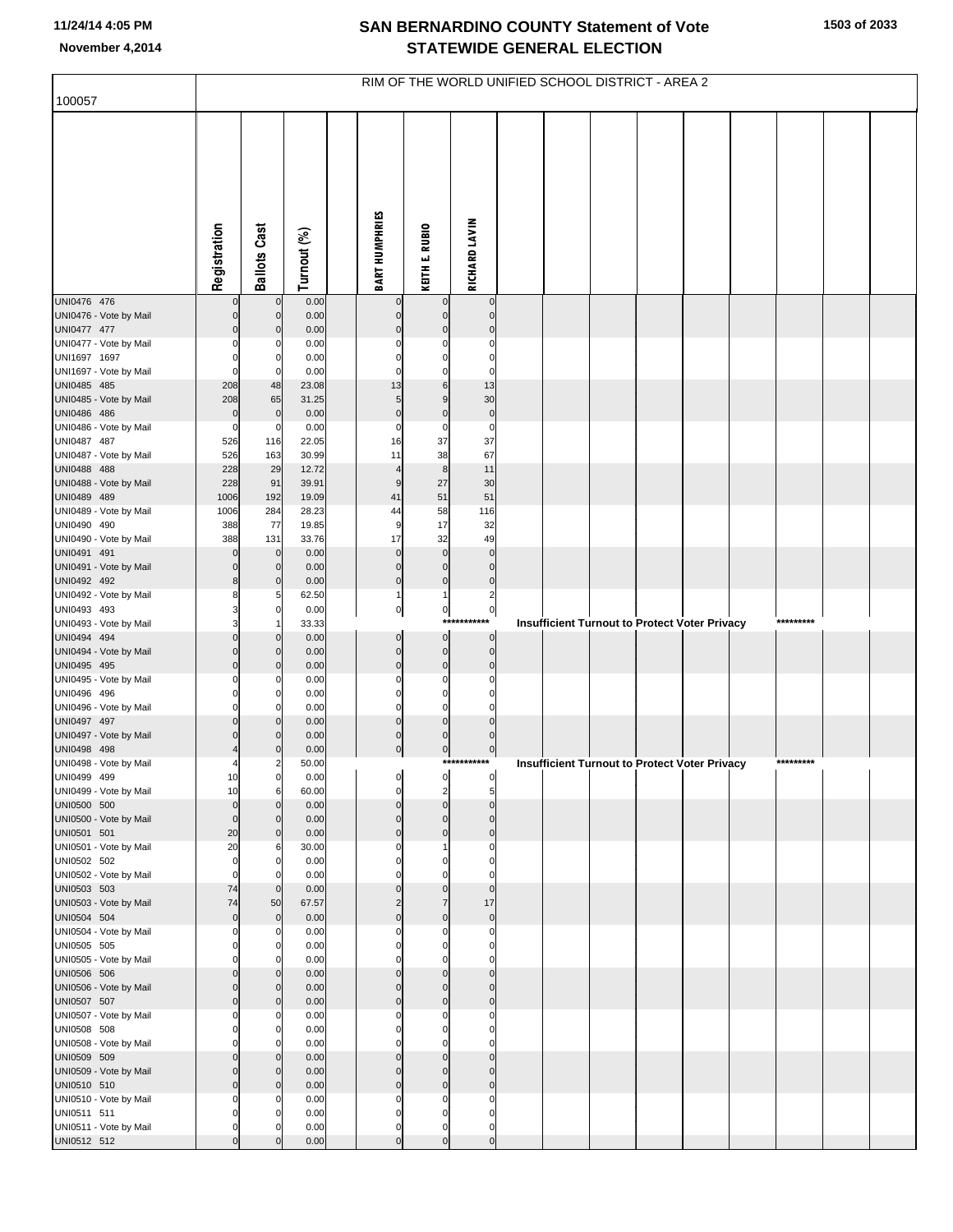| 100057                                | RIM OF THE WORLD UNIFIED SCHOOL DISTRICT - AREA 2 |                      |                |  |                         |                            |                           |  |  |  |  |                                                      |  |           |  |
|---------------------------------------|---------------------------------------------------|----------------------|----------------|--|-------------------------|----------------------------|---------------------------|--|--|--|--|------------------------------------------------------|--|-----------|--|
|                                       |                                                   |                      |                |  |                         |                            |                           |  |  |  |  |                                                      |  |           |  |
|                                       | Registration                                      | <b>Ballots Cast</b>  | Turnout (%)    |  | <b>BART HUMPHRIES</b>   | KEITH E. RUBIO             | <b>RICHARD LAVIN</b>      |  |  |  |  |                                                      |  |           |  |
| UNI0512 - Vote by Mail                |                                                   | $\mathbf 0$          | 0.00           |  | 0                       | $\mathbf 0$                | $\pmb{0}$                 |  |  |  |  |                                                      |  |           |  |
| UNI0513 513                           | $\mathbf 0$                                       | $\mathbf 0$          | 0.00           |  | $\Omega$                | $\mathbf 0$                | $\mathbf{0}$              |  |  |  |  |                                                      |  |           |  |
| UNI0513 - Vote by Mail<br>UNI0514 514 | $\mathbf 0$<br>$\mathbf 0$                        | $\mathbf 0$<br>0     | 0.00<br>0.00   |  | $\Omega$                | $\mathbf 0$<br>$\Omega$    | $\mathbf 0$<br>$\Omega$   |  |  |  |  |                                                      |  |           |  |
| UNI0514 - Vote by Mail                | $\mathbf 0$                                       | 0                    | 0.00           |  | $\Omega$                | $\Omega$                   | $\mathbf 0$               |  |  |  |  |                                                      |  |           |  |
| UNI0515 515                           | $\Omega$                                          |                      | 0.00           |  |                         | $\Omega$                   | $\Omega$                  |  |  |  |  |                                                      |  |           |  |
| UNI0515 - Vote by Mail<br>UNI0516 516 | $\mathbf 0$<br>412                                | $\mathbf 0$<br>94    | 0.00<br>22.82  |  | $\mathbf 0$<br>9        | $\mathbf 0$<br>19          | $\mathbf 0$<br>32         |  |  |  |  |                                                      |  |           |  |
| UNI0516 - Vote by Mail                | 412                                               | 128                  | 31.07          |  | 19                      | 31                         | 43                        |  |  |  |  |                                                      |  |           |  |
| UNI0517 517                           | $\Omega$                                          | 0                    | 0.00           |  | $\Omega$                | $\mathbf 0$                | $\mathbf 0$               |  |  |  |  |                                                      |  |           |  |
| UNI0517 - Vote by Mail<br>UNI0518 518 | $\mathbf 0$<br>$\Omega$                           | 0                    | 0.00<br>0.00   |  | $\Omega$                | 0<br>$\Omega$              | $\mathbf 0$<br>$\Omega$   |  |  |  |  |                                                      |  |           |  |
| UNI0518 - Vote by Mail                | $\mathbf 0$                                       | $\mathbf 0$          | 0.00           |  | $\Omega$                | $\mathbf 0$                | $\mathbf 0$               |  |  |  |  |                                                      |  |           |  |
| UNI0519 519                           | 63                                                | 8 <sup>1</sup>       | 12.70          |  |                         | $\overline{1}$             | $\mathbf{1}$              |  |  |  |  |                                                      |  |           |  |
| UNI0519 - Vote by Mail<br>UNI0520 520 | 63<br>$\mathbf 0$                                 | 22<br>0              | 34.92<br>0.00  |  | $\overline{2}$<br>C     | 5<br>$\Omega$              | 10<br>$\mathbf 0$         |  |  |  |  |                                                      |  |           |  |
| UNI0520 - Vote by Mail                | $\mathbf 0$                                       | 0                    | 0.00           |  | $\Omega$                | $\Omega$                   | $\Omega$                  |  |  |  |  |                                                      |  |           |  |
| UNI0521 521<br>UNI0521 - Vote by Mail | $\Omega$<br>$\mathbf 0$                           | O<br>$\mathbf 0$     | 0.00<br>0.00   |  | $\Omega$<br>$\Omega$    | $\Omega$<br>$\mathbf 0$    | $\Omega$<br>$\mathbf 0$   |  |  |  |  |                                                      |  |           |  |
| UNI0522 522                           | $\mathbf 0$                                       | $\Omega$             | 0.00           |  | $\Omega$                | $\mathbf 0$                | $\mathbf 0$               |  |  |  |  |                                                      |  |           |  |
| UNI0522 - Vote by Mail                | $\mathbf 0$                                       | $\mathbf 0$          | 0.00           |  | $\mathbf 0$             | $\mathbf 0$                | $\mathbf 0$               |  |  |  |  |                                                      |  |           |  |
| UNI0523 523<br>UNI0523 - Vote by Mail | 61<br>61                                          | 6<br>17              | 9.84<br>27.87  |  | 1<br>4                  | 0<br>$\overline{2}$        | $\mathbf 0$               |  |  |  |  |                                                      |  |           |  |
| UNI0524 524                           | 22                                                |                      | 18.18          |  |                         | $***$                      | $\overline{7}$<br>******* |  |  |  |  | <b>Insufficient Turnout to Protect Voter Privacy</b> |  | ********* |  |
| UNI0524 - Vote by Mail                | 22                                                | 11                   | 50.00          |  | $\mathbf 0$             | 3                          | 3                         |  |  |  |  |                                                      |  |           |  |
| UNI0525 525<br>UNI0525 - Vote by Mail | 882<br>882                                        | 162<br>279           | 18.37<br>31.63 |  | 27<br>45                | 42<br>70                   | 58<br>85                  |  |  |  |  |                                                      |  |           |  |
| UNI0526 526                           | 95                                                | 19                   | 20.00          |  | $\overline{2}$          | $\overline{2}$             | 10                        |  |  |  |  |                                                      |  |           |  |
| UNI0526 - Vote by Mail                | 95                                                | 29                   | 30.53          |  | 3                       |                            | 12                        |  |  |  |  |                                                      |  |           |  |
| UNI0527 527<br>UNI0527 - Vote by Mail | 67<br>67                                          | 17<br>17             | 25.37<br>25.37 |  | 5<br>4                  | 7                          | 5<br>5                    |  |  |  |  |                                                      |  |           |  |
| UNI0528 528                           | $\mathbf 0$                                       | $\mathbf 0$          | 0.00           |  | $\Omega$                | $\Omega$                   | $\mathbf 0$               |  |  |  |  |                                                      |  |           |  |
| UNI0528 - Vote by Mail                | $\mathbf 0$                                       | $\mathbf 0$          | 0.00           |  | $\mathbf 0$             | $\mathbf 0$                | $\pmb{0}$                 |  |  |  |  |                                                      |  |           |  |
| UNI0529 529<br>UNI0529 - Vote by Mail | 212<br>212                                        | 29<br>82             | 13.68<br>38.68 |  | 10                      | 5<br>13                    | 15<br>40                  |  |  |  |  |                                                      |  |           |  |
| UNI0530 530                           | 1779                                              | 296                  | 16.64          |  | 43                      | 63                         | 128                       |  |  |  |  |                                                      |  |           |  |
| UNI0530 - Vote by Mail<br>UNI0531 531 | 1779<br>624                                       | 733<br>118           | 41.20<br>18.91 |  | 104<br>23               | 110<br>27                  | 293<br>43                 |  |  |  |  |                                                      |  |           |  |
| UNI0531 - Vote by Mail                | 624                                               | 162                  | 25.96          |  | 17                      | 42                         | 45                        |  |  |  |  |                                                      |  |           |  |
| UNI0532 532                           | 1889                                              | 288                  | 15.25          |  | 34                      | 89                         | 112                       |  |  |  |  |                                                      |  |           |  |
| UNI0532 - Vote by Mail<br>UNI0533 533 | 1889<br>481                                       | 672<br>70            | 35.57<br>14.55 |  | 112<br>17               | 130<br>13                  | 268<br>26                 |  |  |  |  |                                                      |  |           |  |
| UNI0533 - Vote by Mail                | 481                                               | 157                  | 32.64          |  | 27                      | 23                         | 72                        |  |  |  |  |                                                      |  |           |  |
| UNI0534 534                           | 248                                               | 73                   | 29.44          |  | 9                       | 22                         | 24                        |  |  |  |  |                                                      |  |           |  |
| UNI0534 - Vote by Mail<br>UNI0535 535 | 248<br>$\mathbf{1}$                               | 56<br>$\mathbf 0$    | 22.58<br>0.00  |  | 4<br>$\boldsymbol{0}$   | 14<br>$\mathbf 0$          | 22<br>$\overline{0}$      |  |  |  |  |                                                      |  |           |  |
| UNI0535 - Vote by Mail                | $\mathbf{1}$                                      | -1                   | 100.00         |  |                         |                            | ***********               |  |  |  |  | <b>Insufficient Turnout to Protect Voter Privacy</b> |  | ********* |  |
| UNI0536 536<br>UNI0536 - Vote by Mail | 569<br>569                                        | 114<br>190           | 20.04<br>33.39 |  | 20<br>26                | 28<br>30                   | 37<br>80                  |  |  |  |  |                                                      |  |           |  |
| UNI0537 537                           | 53                                                | 13                   | 24.53          |  | 3                       | 3                          | 6                         |  |  |  |  |                                                      |  |           |  |
| UNI0537 - Vote by Mail                | 53                                                | 19                   | 35.85          |  | $\overline{7}$          | $\sqrt{5}$                 | 5                         |  |  |  |  |                                                      |  |           |  |
| UNI0538 538<br>UNI0538 - Vote by Mail | $\mathbf 0$<br>$\mathbf 0$                        | 0<br>0               | 0.00<br>0.00   |  | C<br>$\Omega$           | $\Omega$<br>$\Omega$       | 0<br>$\mathbf 0$          |  |  |  |  |                                                      |  |           |  |
| UNI0539 539                           | $\mathbf 0$                                       |                      | 0.00           |  | C                       | $\Omega$                   | O                         |  |  |  |  |                                                      |  |           |  |
| UNI0539 - Vote by Mail                | $\mathbf 0$                                       | $\mathbf 0$          | 0.00           |  | $\Omega$                | $\mathbf 0$                | $\Omega$                  |  |  |  |  |                                                      |  |           |  |
| UNI0540 540<br>UNI0540 - Vote by Mail | $\mathbf 0$<br>$\mathbf 0$                        | $\Omega$<br>$\Omega$ | 0.00<br>0.00   |  | $\Omega$<br>$\mathbf 0$ | $\mathbf 0$<br>$\mathbf 0$ | $\Omega$<br>$\mathbf 0$   |  |  |  |  |                                                      |  |           |  |
| UNI0541 541                           | 5                                                 | O                    | 0.00           |  | $\boldsymbol{0}$        | $\pmb{0}$                  | $\mathbf 0$               |  |  |  |  |                                                      |  |           |  |
| UNI0541 - Vote by Mail                | 5                                                 |                      | 80.00          |  |                         |                            | ***********               |  |  |  |  | <b>Insufficient Turnout to Protect Voter Privacy</b> |  | ********* |  |
| UNI0542 542<br>UNI0542 - Vote by Mail | $\mathbf 0$<br>$\mathbf 0$                        | O<br>$\Omega$        | 0.00<br>0.00   |  | 0<br>$\Omega$           | $\pmb{0}$<br>$\mathbf 0$   | 0<br>$\overline{0}$       |  |  |  |  |                                                      |  |           |  |
|                                       |                                                   |                      |                |  |                         |                            |                           |  |  |  |  |                                                      |  |           |  |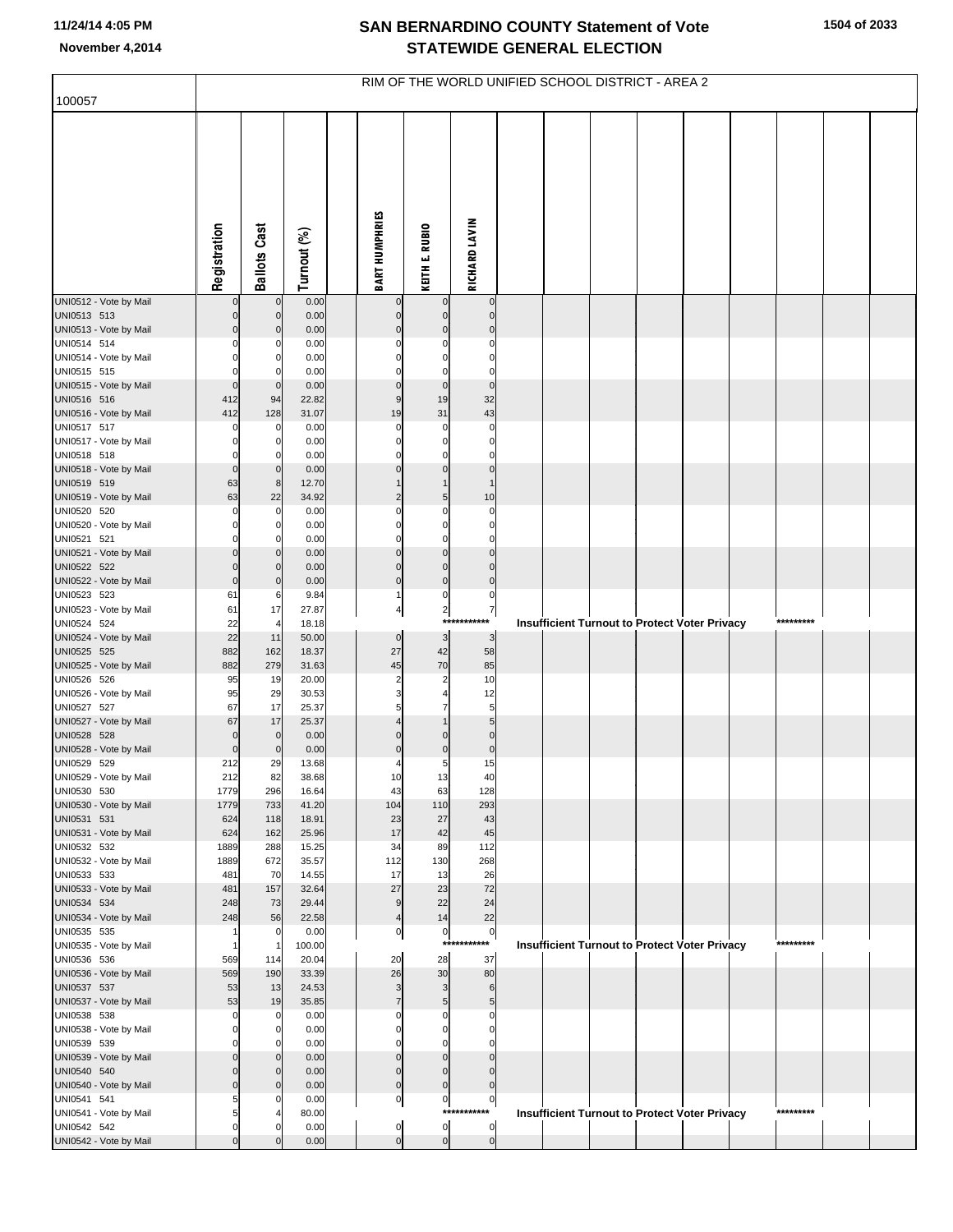| 100057                                 | RIM OF THE WORLD UNIFIED SCHOOL DISTRICT - AREA 2 |                                  |                |  |                         |                                |                               |  |  |  |  |                                                                                                              |  |           |  |  |
|----------------------------------------|---------------------------------------------------|----------------------------------|----------------|--|-------------------------|--------------------------------|-------------------------------|--|--|--|--|--------------------------------------------------------------------------------------------------------------|--|-----------|--|--|
|                                        |                                                   |                                  |                |  |                         |                                |                               |  |  |  |  |                                                                                                              |  |           |  |  |
|                                        |                                                   |                                  |                |  |                         |                                |                               |  |  |  |  |                                                                                                              |  |           |  |  |
|                                        |                                                   |                                  |                |  |                         |                                |                               |  |  |  |  |                                                                                                              |  |           |  |  |
|                                        |                                                   |                                  |                |  |                         |                                |                               |  |  |  |  |                                                                                                              |  |           |  |  |
|                                        |                                                   |                                  |                |  |                         |                                |                               |  |  |  |  |                                                                                                              |  |           |  |  |
|                                        |                                                   |                                  |                |  |                         |                                |                               |  |  |  |  |                                                                                                              |  |           |  |  |
|                                        |                                                   |                                  |                |  |                         |                                |                               |  |  |  |  |                                                                                                              |  |           |  |  |
|                                        |                                                   |                                  |                |  |                         |                                |                               |  |  |  |  |                                                                                                              |  |           |  |  |
|                                        | Registration                                      | <b>Ballots Cast</b>              | Turnout (%)    |  | <b>BART HUMPHRIES</b>   | <b>KEITH E. RUBIO</b>          | <b>RICHARD LAVIN</b>          |  |  |  |  |                                                                                                              |  |           |  |  |
| UNI0543 543                            | 581                                               | 107                              | 18.42          |  | 15                      | 25                             | 46                            |  |  |  |  |                                                                                                              |  |           |  |  |
| UNI0543 - Vote by Mail                 | 581                                               | 136                              | 23.41          |  | 26                      | 21                             | 52                            |  |  |  |  |                                                                                                              |  |           |  |  |
| UNI0544 544                            | 173                                               | 30                               | 17.34          |  | $\overline{2}$<br>11    | 5                              | 16                            |  |  |  |  |                                                                                                              |  |           |  |  |
| UNI0544 - Vote by Mail<br>UNI0545 545  | 173<br>23                                         | 60<br>6                          | 34.68<br>26.09 |  | $\Omega$                | 20<br>$\mathbf 0$              | 18<br>6                       |  |  |  |  |                                                                                                              |  |           |  |  |
| UNI0545 - Vote by Mail                 | 23                                                | 7                                | 30.43          |  |                         | 1                              | 3                             |  |  |  |  |                                                                                                              |  |           |  |  |
| UNI0546 546<br>UNI0546 - Vote by Mail  | $\overline{c}$<br>$\overline{c}$                  | $\mathbf 0$<br>$\mathbf 0$       | 0.00<br>0.00   |  | $\Omega$<br>$\Omega$    | $\mathcal{C}$<br>$\Omega$      | $\mathbf 0$<br>$\mathbf 0$    |  |  |  |  |                                                                                                              |  |           |  |  |
| UNI0547 547                            | $\mathbf 0$                                       | $\mathbf 0$                      | 0.00           |  | $\Omega$                | $\mathbf 0$                    | $\mathbf 0$                   |  |  |  |  |                                                                                                              |  |           |  |  |
| UNI0547 - Vote by Mail                 | $\Omega$                                          | 0                                | 0.00           |  | 0                       | $\mathsf{C}$                   | $\Omega$                      |  |  |  |  |                                                                                                              |  |           |  |  |
| UNI0548 548<br>UNI0548 - Vote by Mail  | $\Omega$<br>$\Omega$                              | 0<br>$\Omega$                    | 0.00<br>0.00   |  | $\Omega$<br>$\Omega$    | $\mathbf 0$<br>$\mathbf 0$     | $\Omega$<br>$\Omega$          |  |  |  |  |                                                                                                              |  |           |  |  |
| UNI0549 549                            | 560                                               | 96                               | 17.14          |  | 11                      | 26                             | 34                            |  |  |  |  |                                                                                                              |  |           |  |  |
| UNI0549 - Vote by Mail                 | 560                                               | 138                              | 24.64          |  | 26                      | 32                             | 40<br>***********             |  |  |  |  |                                                                                                              |  | ********* |  |  |
| UNI0550 550<br>UNI0550 - Vote by Mail  | 6<br>6                                            | 2                                | 66.67<br>33.33 |  |                         |                                | ***********                   |  |  |  |  | <b>Insufficient Turnout to Protect Voter Privacy</b><br><b>Insufficient Turnout to Protect Voter Privacy</b> |  | ********* |  |  |
| UNI0551 551                            | $\overline{2}$                                    | $\mathbf 0$                      | 0.00           |  | $\overline{0}$          | $\overline{0}$                 | $\overline{0}$                |  |  |  |  |                                                                                                              |  |           |  |  |
| UNI0551 - Vote by Mail<br>UNI0552 552  | $\overline{2}$<br>65                              | $\overline{2}$<br>$\overline{0}$ | 100.00<br>0.00 |  | $\pmb{0}$               | $\mathbf 0$                    | ***********<br>$\overline{0}$ |  |  |  |  | <b>Insufficient Turnout to Protect Voter Privacy</b>                                                         |  | ********* |  |  |
| UNI0552 - Vote by Mail                 | 65                                                | 37                               | 56.92          |  | $\overline{2}$          | $\overline{7}$                 | 12                            |  |  |  |  |                                                                                                              |  |           |  |  |
| UNI0553 553                            | $\overline{c}$                                    | $\mathbf 0$                      | 0.00           |  | $\overline{0}$          | $\pmb{0}$                      | $\overline{0}$                |  |  |  |  |                                                                                                              |  |           |  |  |
| UNI0553 - Vote by Mail<br>UNI0554 554  | $\overline{2}$<br>76                              | $\overline{2}$<br>$\mathbf 0$    | 100.00<br>0.00 |  | $\overline{0}$          | $\mathbf 0$                    | ***********<br>$\overline{0}$ |  |  |  |  | Insufficient Turnout to Protect Voter Privacy                                                                |  | ********* |  |  |
| UNI0554 - Vote by Mail                 | 76                                                | 49                               | 64.47          |  | 5                       | 8                              | 19                            |  |  |  |  |                                                                                                              |  |           |  |  |
| UNI0555 555                            | $\sqrt{5}$                                        | $\mathbf 0$                      | 0.00           |  | 0                       | $\pmb{0}$                      | $\circ$<br>***********        |  |  |  |  |                                                                                                              |  | ********* |  |  |
| UNI0555 - Vote by Mail<br>UNI0556 556  | $\sqrt{5}$<br>$\mathbf 0$                         | $\overline{2}$<br>$\mathbf 0$    | 40.00<br>0.00  |  | $\mathbf 0$             | $\mathbf 0$                    | $\overline{0}$                |  |  |  |  | Insufficient Turnout to Protect Voter Privacy                                                                |  |           |  |  |
| UNI0556 - Vote by Mail                 | $\Omega$                                          | 0                                | 0.00           |  | $\Omega$                | $\Omega$                       | $\mathbf 0$                   |  |  |  |  |                                                                                                              |  |           |  |  |
| UNI0557 557<br>UNI0557 - Vote by Mail  | 0<br>$\Omega$                                     | 0<br>0                           | 0.00<br>0.00   |  | $\Omega$<br>$\Omega$    | $\mathbf 0$<br>$\mathbf 0$     | $\mathbf 0$<br>$\Omega$       |  |  |  |  |                                                                                                              |  |           |  |  |
| UNI0558 558                            | 943                                               | 145                              | 15.38          |  | 20                      | 35                             | 60                            |  |  |  |  |                                                                                                              |  |           |  |  |
| UNI0558 - Vote by Mail                 | 943                                               | 258                              | 27.36          |  | 25                      | 48                             | 104                           |  |  |  |  |                                                                                                              |  |           |  |  |
| UNI0559 559<br>UNI0559 - Vote by Mail  | 854<br>854                                        | 124<br>279                       | 14.52<br>32.67 |  | 23<br>49                | 25<br>56                       | 45<br>98                      |  |  |  |  |                                                                                                              |  |           |  |  |
| UNI0560 560                            | 908                                               | 164                              | 18.06          |  | 19                      | 37                             | 65                            |  |  |  |  |                                                                                                              |  |           |  |  |
| UNI0560 - Vote by Mail<br>UNI0561 561  | 908<br>8                                          | 317<br>$\mathbf 0$               | 34.91<br>0.00  |  | 35<br>$\Omega$          | 59<br>$\Omega$                 | 126<br>$\mathbf 0$            |  |  |  |  |                                                                                                              |  |           |  |  |
| UNI0561 - Vote by Mail                 | 8                                                 | 6                                | 75.00          |  |                         |                                | 3                             |  |  |  |  |                                                                                                              |  |           |  |  |
| UNI0562 562                            | 59                                                | 6                                | 10.17          |  | $\Omega$                | $\mathbf 0$                    | 2                             |  |  |  |  |                                                                                                              |  |           |  |  |
| UNI0562 - Vote by Mail<br>UNI0563 563  | 59                                                | 23<br>$\Omega$                   | 38.98<br>0.00  |  | 1<br>$\mathbf 0$        | $\overline{7}$<br>$\mathbf 0$  | $\mathbf 0$                   |  |  |  |  |                                                                                                              |  |           |  |  |
| UNI0563 - Vote by Mail                 |                                                   |                                  | 0.00           |  | $\overline{0}$          | $\mathbf 0$                    | $\overline{0}$                |  |  |  |  |                                                                                                              |  |           |  |  |
| UNI0564 564                            | 21                                                |                                  | 4.76           |  |                         |                                | ***********                   |  |  |  |  | Insufficient Turnout to Protect Voter Privacy                                                                |  | ********* |  |  |
| UNI0564 - Vote by Mail<br>UNI0565 565  | 21<br>124                                         | 9<br>17                          | 42.86<br>13.71 |  | 3<br>$\overline{2}$     | $\mathbf{1}$<br>6              | 1<br>6                        |  |  |  |  |                                                                                                              |  |           |  |  |
| UNI0565 - Vote by Mail                 | 124                                               | 52                               | 41.94          |  | 12                      | 13                             | 21                            |  |  |  |  |                                                                                                              |  |           |  |  |
| UNI0566 566<br>UNI0566 - Vote by Mail  | $\mathbf 0$<br>$\Omega$                           | 0                                | 0.00<br>0.00   |  | $\mathbf 0$<br>$\Omega$ | $\mathbf 0$<br>$\Omega$        | $\mathbf 0$<br>$\mathbf 0$    |  |  |  |  |                                                                                                              |  |           |  |  |
| UNI1579 1579                           | $\mathbf 0$                                       | $\Omega$                         | 0.00           |  | $\Omega$                | $\Omega$                       | $\mathbf 0$                   |  |  |  |  |                                                                                                              |  |           |  |  |
| UNI1579 - Vote by Mail                 | $\mathbf 0$                                       | $\Omega$                         | 0.00           |  | $\Omega$                | $\Omega$                       | $\mathbf 0$                   |  |  |  |  |                                                                                                              |  |           |  |  |
| UNI1580 1580<br>UNI1580 - Vote by Mail | $\mathbf 0$<br>$\Omega$                           | $\Omega$                         | 0.00<br>0.00   |  | $\Omega$<br>C           | $\mathbf 0$<br>C               | $\mathbf 0$<br>$\Omega$       |  |  |  |  |                                                                                                              |  |           |  |  |
| UNI1581 1581                           | $\Omega$                                          | 0                                | 0.00           |  | C                       | $\Omega$                       | $\mathbf 0$                   |  |  |  |  |                                                                                                              |  |           |  |  |
| UNI1581 - Vote by Mail                 |                                                   |                                  | 0.00           |  |                         |                                | $\Omega$                      |  |  |  |  |                                                                                                              |  |           |  |  |
| UNI1582 1582<br>UNI1582 - Vote by Mail | $\mathbf 0$<br>$\Omega$                           | $\Omega$<br>$\Omega$             | 0.00<br>0.00   |  | $\Omega$<br>$\Omega$    | $\mathcal{C}$<br>$\mathcal{C}$ | $\mathbf 0$<br>$\Omega$       |  |  |  |  |                                                                                                              |  |           |  |  |
| UNI1583 1583                           | $\mathbf 0$                                       | $\mathbf 0$                      | 0.00           |  | $\Omega$                | $\mathcal{C}$                  | $\mathbf 0$                   |  |  |  |  |                                                                                                              |  |           |  |  |
| UNI1583 - Vote by Mail                 | $\mathbf 0$                                       | 0<br>21                          | 0.00           |  |                         | C                              | $\Omega$<br>c                 |  |  |  |  |                                                                                                              |  |           |  |  |
| UNI1584 1584<br>UNI1584 - Vote by Mail | 92<br>92                                          | 25                               | 22.83<br>27.17 |  | 9                       | č                              | З                             |  |  |  |  |                                                                                                              |  |           |  |  |
| UNI1585 1585                           | 111                                               | 21                               | 18.92          |  | 6                       |                                |                               |  |  |  |  |                                                                                                              |  |           |  |  |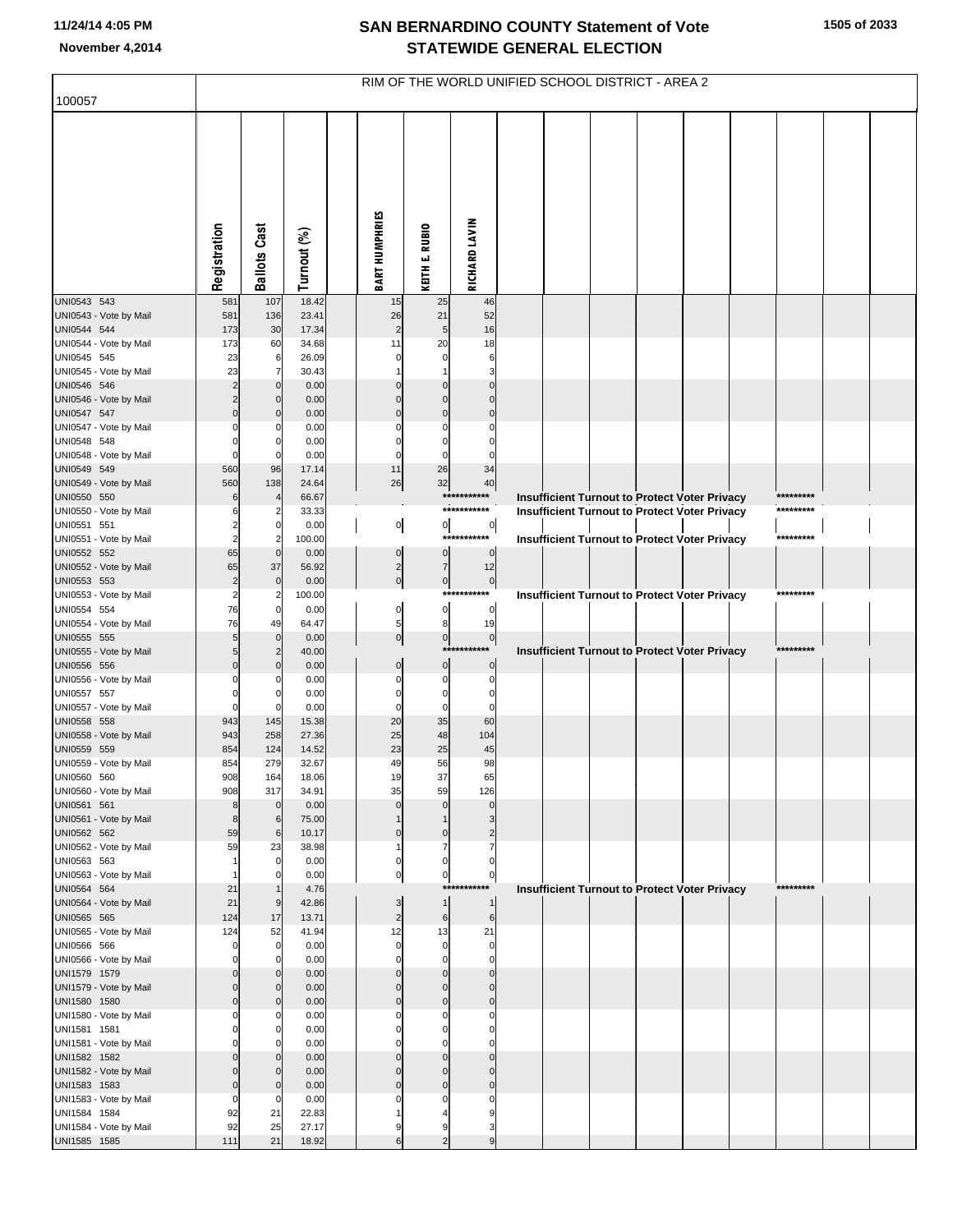|                                        | RIM OF THE WORLD UNIFIED SCHOOL DISTRICT - AREA 2 |                            |                |  |                            |                            |                               |  |                                                                                                              |  |  |  |  |           |  |  |
|----------------------------------------|---------------------------------------------------|----------------------------|----------------|--|----------------------------|----------------------------|-------------------------------|--|--------------------------------------------------------------------------------------------------------------|--|--|--|--|-----------|--|--|
| 100057                                 |                                                   |                            |                |  |                            |                            |                               |  |                                                                                                              |  |  |  |  |           |  |  |
|                                        | Registration                                      | <b>Ballots Cast</b>        | Turnout (%)    |  | <b>BART HUMPHRIES</b>      | KEITH E. RUBIO             | RICHARD LAVIN                 |  |                                                                                                              |  |  |  |  |           |  |  |
| UNI1585 - Vote by Mail                 | 111                                               | 33                         | 29.73          |  | 6                          |                            | 10                            |  |                                                                                                              |  |  |  |  |           |  |  |
| UNI1586 1586<br>UNI1586 - Vote by Mail |                                                   | $\mathbf 0$<br>$\mathbf 0$ | 0.00<br>0.00   |  | $\mathbf 0$<br>$\mathbf 0$ | $\Omega$                   | $\mathbf 0$<br>$\Omega$       |  |                                                                                                              |  |  |  |  |           |  |  |
| UNI1587 1587                           |                                                   | 0                          | 0.00           |  | 0                          | C                          | $\Omega$                      |  |                                                                                                              |  |  |  |  |           |  |  |
| UNI1587 - Vote by Mail                 |                                                   | 0                          | 0.00           |  | $\mathbf 0$                | $\Omega$                   | $\Omega$                      |  |                                                                                                              |  |  |  |  |           |  |  |
| UNI1588 1588                           |                                                   | $\Omega$                   | 0.00           |  | 0                          | $\Omega$                   | $\Omega$                      |  |                                                                                                              |  |  |  |  |           |  |  |
| UNI1588 - Vote by Mail<br>UNI1589 1589 |                                                   | $\mathbf 0$<br>$\mathbf 0$ | 0.00<br>0.00   |  | $\mathbf 0$<br>$\mathbf 0$ | $\Omega$<br>$\mathbf 0$    | $\Omega$<br>$\Omega$          |  |                                                                                                              |  |  |  |  |           |  |  |
| UNI1589 - Vote by Mail                 | 0                                                 | $\mathbf 0$                | 0.00           |  | $\mathbf 0$                | $\mathbf 0$                | $\mathbf 0$                   |  |                                                                                                              |  |  |  |  |           |  |  |
| UNI1590 1590                           |                                                   | 0                          | 0.00           |  | 0                          | 0                          | $\Omega$                      |  |                                                                                                              |  |  |  |  |           |  |  |
| UNI1590 - Vote by Mail                 |                                                   | 0                          | 0.00           |  | $\mathbf 0$                | 0                          | $\Omega$                      |  |                                                                                                              |  |  |  |  |           |  |  |
| UNI1591 1591                           |                                                   | $\Omega$                   | 0.00           |  | 0                          | $\Omega$                   |                               |  |                                                                                                              |  |  |  |  |           |  |  |
| UNI1591 - Vote by Mail<br>UNI1592 1592 |                                                   | $\mathbf 0$<br>$\mathbf 0$ | 0.00<br>0.00   |  | $\pmb{0}$<br>$\mathbf 0$   | $\mathbf 0$<br>$\mathbf 0$ | $\Omega$<br>$\Omega$          |  |                                                                                                              |  |  |  |  |           |  |  |
| UNI1592 - Vote by Mail                 | 0                                                 | $\overline{0}$             | 0.00           |  | $\mathbf 0$                | $\pmb{0}$                  | $\mathbf 0$                   |  |                                                                                                              |  |  |  |  |           |  |  |
| UNI1593 1593                           | 52                                                | 16                         | 30.77          |  | 3                          | $\overline{4}$             | $\overline{4}$                |  |                                                                                                              |  |  |  |  |           |  |  |
| UNI1593 - Vote by Mail                 | 52                                                | 15                         | 28.85          |  | $\mathbf{1}$               | $\overline{\mathbf{4}}$    | 8                             |  |                                                                                                              |  |  |  |  |           |  |  |
| UNI1594 1594                           | $\Omega$                                          | $\mathbf{1}$               | 0.00           |  |                            | ***                        |                               |  | <b>Insufficient Turnout to Protect Voter Privacy</b>                                                         |  |  |  |  | ********* |  |  |
| UNI1594 - Vote by Mail<br>UNI1610 1610 |                                                   | $\mathbf 0$<br>$\mathbf 0$ | 0.00<br>0.00   |  | $\pmb{0}$<br>$\pmb{0}$     | $\pmb{0}$<br>$\pmb{0}$     | $\overline{0}$<br>$\pmb{0}$   |  |                                                                                                              |  |  |  |  |           |  |  |
| UNI1610 - Vote by Mail                 | 0                                                 | $\mathbf 0$                | 0.00           |  | $\mathbf 0$                | $\pmb{0}$                  | $\mathbf 0$                   |  |                                                                                                              |  |  |  |  |           |  |  |
| UNI1611 1611                           |                                                   | 0                          | 0.00           |  | $\mathbf 0$                | $\mathbf 0$                | $\Omega$                      |  |                                                                                                              |  |  |  |  |           |  |  |
| UNI1611 - Vote by Mail                 |                                                   | 0                          | 0.00           |  | $\mathbf 0$                | $\mathbf 0$                | $\Omega$                      |  |                                                                                                              |  |  |  |  |           |  |  |
| UNI1612 1612<br>UNI1612 - Vote by Mail | $\Omega$                                          | $\Omega$<br>$\mathbf 0$    | 0.00<br>0.00   |  | $\mathbf 0$<br>$\circ$     | $\pmb{0}$<br>$\mathbf 0$   | $\overline{0}$                |  |                                                                                                              |  |  |  |  |           |  |  |
| UNI1613 1613                           | 15                                                | $\overline{c}$             | 13.33          |  |                            | ***                        |                               |  | <b>Insufficient Turnout to Protect Voter Privacy</b>                                                         |  |  |  |  | ********* |  |  |
| UNI1613 - Vote by Mail                 | 15                                                | 6                          | 40.00          |  | 3                          | $\pmb{0}$                  | $\overline{2}$                |  |                                                                                                              |  |  |  |  |           |  |  |
| UNI1614 1614                           |                                                   | 0                          | 0.00           |  | $\mathbf 0$                | 0                          | $\mathbf 0$                   |  |                                                                                                              |  |  |  |  |           |  |  |
| UNI1614 - Vote by Mail<br>UNI1615 1615 |                                                   | 0<br>0                     | 0.00<br>0.00   |  | $\mathbf 0$<br>0           | 0<br>0                     | $\mathbf 0$<br>$\mathbf 0$    |  |                                                                                                              |  |  |  |  |           |  |  |
| UNI1615 - Vote by Mail                 | $\Omega$                                          | $\mathbf 0$                | 0.00           |  | $\pmb{0}$                  | $\mathbf 0$                | $\overline{0}$                |  |                                                                                                              |  |  |  |  |           |  |  |
| UNI1616 1616                           | 393                                               | 69                         | 17.56          |  | $\overline{7}$             | 13                         | 31                            |  |                                                                                                              |  |  |  |  |           |  |  |
| UNI1616 - Vote by Mail                 | 393                                               | 87                         | 22.14          |  | 21                         | 14                         | 26                            |  |                                                                                                              |  |  |  |  |           |  |  |
| UNI1679 1679<br>UNI1679 - Vote by Mail | 0                                                 | $\overline{0}$             | 0.00           |  | $\mathbf 0$                | $\pmb{0}$                  | $\pmb{0}$                     |  |                                                                                                              |  |  |  |  |           |  |  |
| UNI1683 1683                           |                                                   | $\mathbf 0$<br>0           | 0.00<br>0.00   |  | 0<br>$\mathbf 0$           | 0<br>$\mathbf 0$           | $\mathbf 0$                   |  |                                                                                                              |  |  |  |  |           |  |  |
| UNI1683 - Vote by Mail                 |                                                   | $\Omega$                   | 0.00           |  | $\mathbf 0$                | $\Omega$                   | $\Omega$                      |  |                                                                                                              |  |  |  |  |           |  |  |
| UNI1684 1684                           |                                                   | 0                          | 0.00           |  | $\pmb{0}$                  | $\mathbf 0$                | $\Omega$                      |  |                                                                                                              |  |  |  |  |           |  |  |
| UNI1684 - Vote by Mail                 |                                                   | $\Omega$                   | 0.00           |  | $\mathbf 0$                | $\pmb{0}$<br>****          | $\pmb{0}$                     |  |                                                                                                              |  |  |  |  | ********* |  |  |
| UNI1685 1685<br>UNI1685 - Vote by Mail | 0                                                 | 2<br>$\overline{0}$        | 0.00<br>0.00   |  | 0                          | $\pmb{0}$                  | $\pmb{0}$                     |  | <b>Insufficient Turnout to Protect Voter Privacy</b>                                                         |  |  |  |  |           |  |  |
| UNI1686 1686                           | 84                                                | 18                         | 21.43          |  |                            | 3                          | 5                             |  |                                                                                                              |  |  |  |  |           |  |  |
| UNI1686 - Vote by Mail                 | 84                                                | 29                         | 34.52          |  | 5                          | 3                          | 14                            |  |                                                                                                              |  |  |  |  |           |  |  |
| UNI1687 1687                           | 51                                                | $\mathbf 0$                | 0.00           |  | $\mathbf 0$                | $\Omega$                   | $\mathbf 0$                   |  |                                                                                                              |  |  |  |  |           |  |  |
| UNI1687 - Vote by Mail<br>UNI1688 1688 | 51<br>C                                           | 35<br>0                    | 68.63<br>0.00  |  | 5<br>0                     | 9<br>0                     | 9<br>O                        |  |                                                                                                              |  |  |  |  |           |  |  |
| UNI1688 - Vote by Mail                 | $\Omega$                                          | $\overline{0}$             | 0.00           |  | $\Omega$                   | C                          |                               |  |                                                                                                              |  |  |  |  |           |  |  |
| UNI1689 1689                           | 27                                                | 8                          | 29.63          |  | $\Omega$                   |                            |                               |  |                                                                                                              |  |  |  |  |           |  |  |
| UNI1689 - Vote by Mail                 | 27                                                | 16                         | 59.26          |  | $\mathbf 0$                | 2                          |                               |  |                                                                                                              |  |  |  |  |           |  |  |
| UNI1690 1690<br>UNI1690 - Vote by Mail | 0<br>0                                            | $\mathbf 0$<br>$\mathbf 0$ | 0.00<br>0.00   |  | $\mathbf 0$<br>$\pmb{0}$   | $\Omega$<br>$\mathbf 0$    | $\Omega$                      |  |                                                                                                              |  |  |  |  |           |  |  |
| UNI1691 1691                           |                                                   | 0                          | 0.00           |  | 0                          | 0                          |                               |  |                                                                                                              |  |  |  |  |           |  |  |
| UNI1691 - Vote by Mail                 |                                                   | 0                          | 0.00           |  | 0                          | $\Omega$                   |                               |  |                                                                                                              |  |  |  |  |           |  |  |
| UNI1692 1692                           |                                                   |                            | 0.00           |  |                            | 2                          |                               |  |                                                                                                              |  |  |  |  |           |  |  |
| UNI1692 - Vote by Mail                 | 0                                                 | $\mathbf 0$                | 0.00           |  | $\pmb{0}$                  | $\pmb{0}$                  | $\overline{0}$<br>*********** |  |                                                                                                              |  |  |  |  | ********* |  |  |
| UNI1693 1693<br>UNI1693 - Vote by Mail | 11<br>11                                          | 3<br>2                     | 27.27<br>18.18 |  |                            |                            | ***********                   |  | <b>Insufficient Turnout to Protect Voter Privacy</b><br><b>Insufficient Turnout to Protect Voter Privacy</b> |  |  |  |  | ********* |  |  |
| UNI1694 1694                           |                                                   | 0                          | 0.00           |  | 0                          | 0                          |                               |  |                                                                                                              |  |  |  |  |           |  |  |
| UNI1694 - Vote by Mail                 |                                                   |                            | 0.00           |  | $\pmb{0}$                  | $\mathbf 0$                | $\mathbf 0$                   |  |                                                                                                              |  |  |  |  |           |  |  |
| UNI1698 1698                           |                                                   |                            | 0.00           |  | $\pmb{0}$                  | 0                          | 0                             |  |                                                                                                              |  |  |  |  |           |  |  |
| UNI1698 - Vote by Mail                 |                                                   |                            | 0.00           |  | $\Omega$                   |                            |                               |  |                                                                                                              |  |  |  |  |           |  |  |